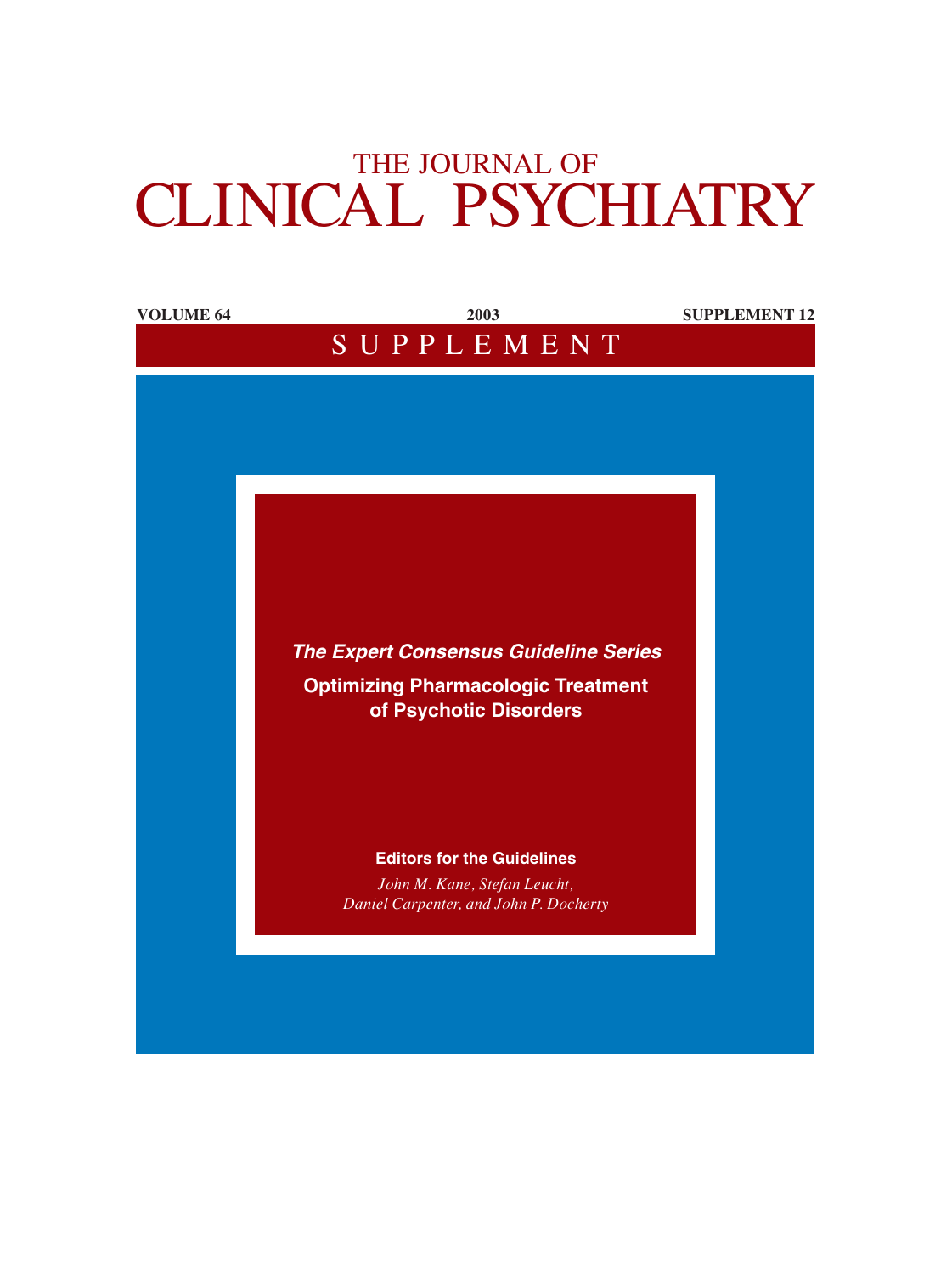# *Expert Consensus Guideline Series*

# **Optimizing Pharmacologic Treatment of Psychotic Disorders**

### **John M. Kane, M.D.**

*The Zucker Hillside Hospital and the Albert Einstein College of Medicine*

## **Stefan Leucht, M.D.**

*The Zucker Hillside Hospital and Psychiatrische Klinik, Technische Universität München*

## **Daniel Carpenter, Ph.D.**

*Comprehensive NeuroScience, Inc.*

## **John P. Docherty, M.D.**

*Comprehensive NeuroScience, Inc.*

Editing and Design. Ruth Ross, M.A., David Ross, M.A., M.C.E., Ross Editorial

Acknowledgments. The authors thank Paola Vega, of Expert Knowledge Systems, for managing the data collection.

Reprints. Reprints may be obtained by sending requests with a shipping/handling fee of \$19.95 per copy to: Expert Knowledge Systems, 21 Bloomingdale Road, White Plains, NY 10605. For pricing on bulk orders of 50 copies or more, please call Expert Knowledge Systems at (914) 997- 4005. For more information on the Expert Consensus Guidelines, visit www.psychguides.com.

Disclaimer. Any set of guidelines can provide only general suggestions for clinical practice and practitioners must use their own clinical judgment in treating and addressing the needs of each individual patient, taking into account that patient's unique clinical situation. There is no representation of the appropriateness or validity of these guideline recommendations for any given patient. The developers of the guidelines disclaim all liability and cannot be held responsible for any problems that may arise from their use.

Copyright ©2003 by Expert Knowledge Systems, LLC, all rights reserved. PUBLISHED BY PHYSICIANS POSTGRADUATE PRESS, INC.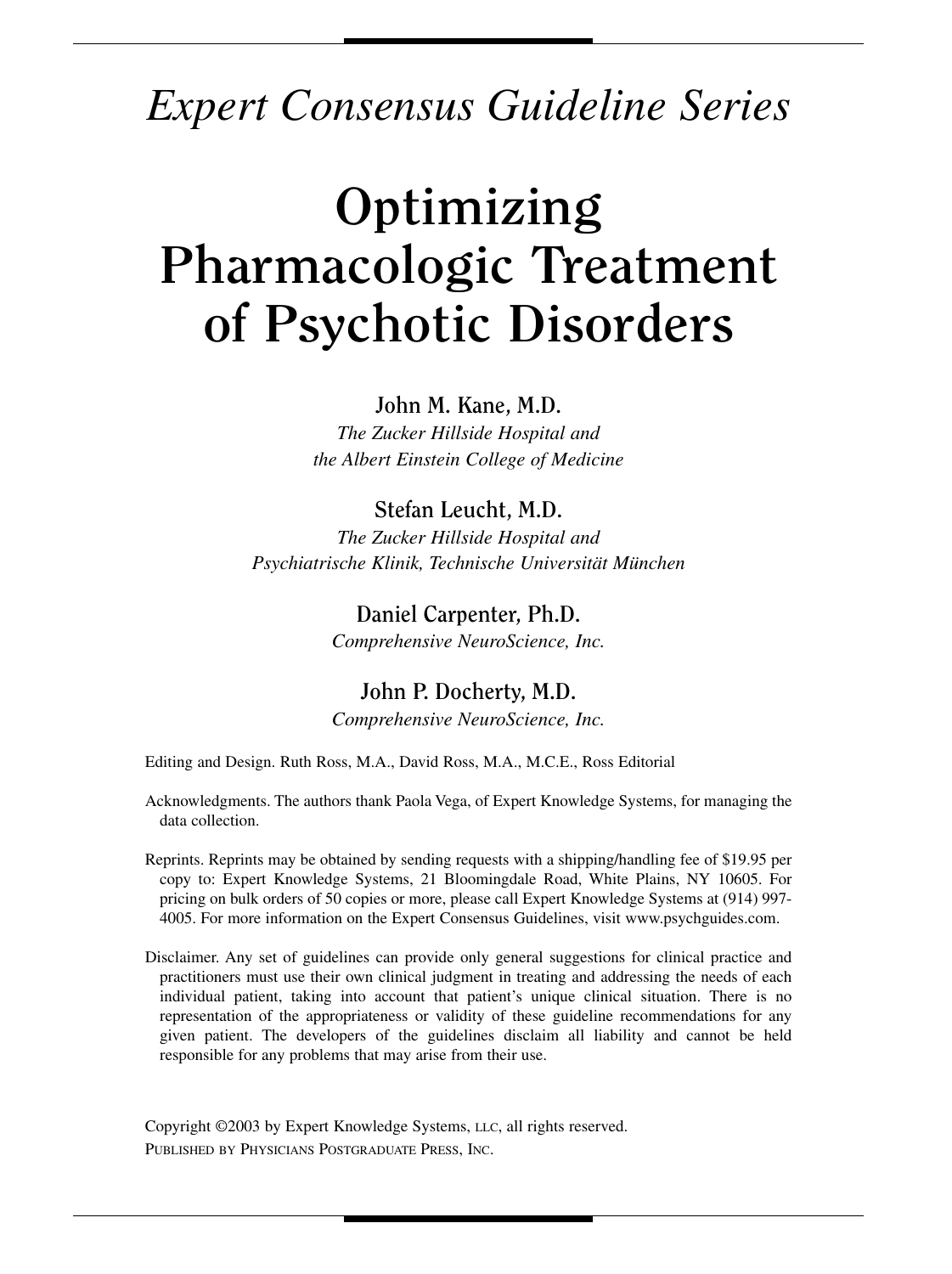# THE JOURNAL OF LINICAL PSYCHIAT

**VOLUME 64** 2003 2003 SUPPLEMENT 12

#### OPTIMIZING PHARMACOLOGIC TREATMENT OF PSYCHOTIC DISORDERS

- 4 Expert Consensus Panel.
- 5 Introduction: Methods, Commentary, and Summary.

#### GUIDELINES

20 Guideline Organization and Key Terms.

#### I. MEDICATION SELECTION, DOSING, AND DOSE EQUIVALENCE

- 21 Guideline 1: Selecting Initial Pharmacologic Treatment for a Psychotic Disorder.
- 23 Guideline 2: Adequate Dose of Antipsychotics.
- 24 Guideline 3: Therapeutic Drug Monitoring (Using Plasma Levels).
- 24 Guideline 4: Duration of an Adequate Trial.
- 25 Guideline 5: Dose Equivalency.
- 27 Guideline 6: Dose Adjustment.
- 29 Guideline 7: Strategies When There Is an Inadequate Response.
- 35 Guideline 8: Pharmacologic Strategies for Managing Relapse.
- 37 Guideline 9: Dose Adjustment in Stable Patients.
- 38 Guideline 10: Managing Complicating Problems.

#### II. COMPLIANCE (ADHERENCE)

- 42 Guideline 11: Levels of Compliance.
- 42 Guideline 12: Assessing Compliance.
- 43 Guideline 13: When to Intervene for Compliance Problems.
- 43 Guideline 14: Strategies for Addressing Compliance Problems.

#### III. LONG-ACTING INJECTABLE ANTIPSYCHOTICS

- 46 Guideline 15: Benefits of Long-Acting Injectable Antipsychotics.
- 46 Guideline 16: Potential Disadvantages of Long-Acting Injectable Antipsychotics.
- 47 Guideline 17: Factors Favoring Use of Long-Acting Injectable Antipsychotics.
- 48 Guideline 18: Indications for Switching From an Oral Antipsychotic to a Long-Acting Injectable Atypical.
- 49 Guideline 19: Factors Motivating Patients to Return for Repeat Injections.

#### IV. DEFINING REMISSION AND RECOVERY

- 50 Guideline 20: Indicators of Remission and Recovery.
- 51 Guideline 21: Severity and Duration of Symptoms as Indicators of Remission and Recovery.

#### SURVEY RESULTS

52 Expert Survey Results and Guideline References.

#### CME SECTION

- 95 Commentary: Expert Consensus Guidelines for Optimizing Pharmacologic Treatment of Psychotic Disorders.
- 98 CME Posttest.
- 100 CME Registration Form.